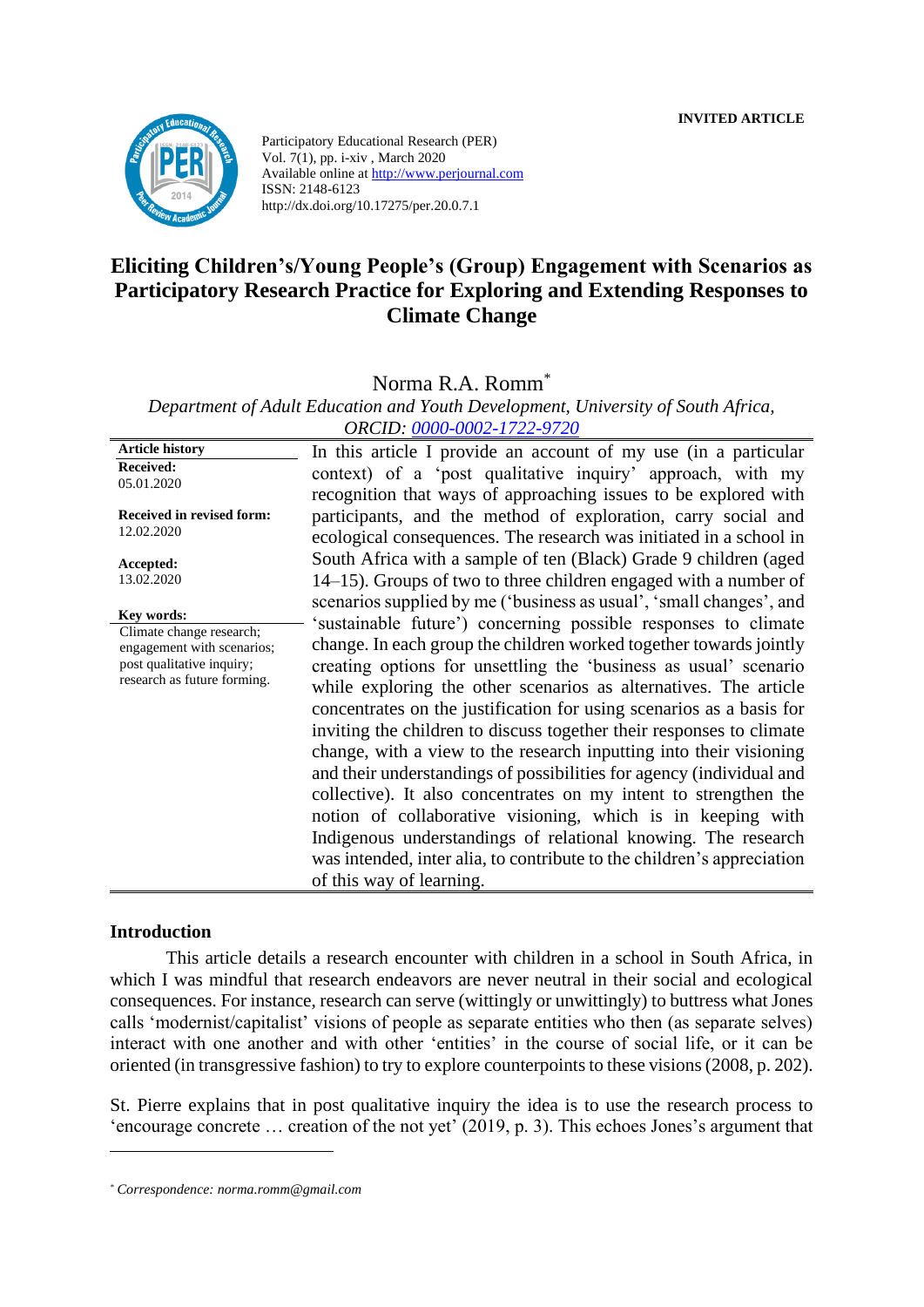'the … movements of the becomings of everyday life are simply missed by established social science ontologies, epistemologies and methodologies', which seek to 'represent apparently settled structures' (2008, p. 202). Jones suggests that research with children (in terms of nonrepresentational thinking) could function to draw out the transgressive capacities of children in relation to 'striations of adult society' (2008, p. 202).

The research approach as recounted in this article points to an innovative approach to research in this vein, as undertaken with Black school children (aged 14-15) in a selected school in a relatively disadvantaged social area in South Africa, in relation to sustainable development. I explain how I made use of three scenarios that had been developed by McIntyre-Mills during a research project in Australia, which was sparked with Aboriginal participants and was continued with a local government in South Australia (McIntyre-Mills, 2014a,b; Romm, 2018). I asked the children to focus, in dialogue with one another, on possible futures in the South African context in reflecting upon the possible relevance of the scenarios for this context. (In a related article, Romm, 2020, I focus on the ethical implications of the approach that I adopted in relation to the children, in the light of wider debates on research ethics.)

# **Rationale for Supplying Scenarios as a Trigger for Discussion**

In keeping with Ulmer's account of non-representational research practices (2017, p. 838), I was attempting to 'produce something different, something generative' rather than purporting to 'represent' children's static and pre-given understandings, outside of the relations between each other and with myself as provider of the scenarios. My intention in setting up the scenario exercise is that it could prompt the children to generate (anticipatory) visions together, while experiencing processes of collaborative learning/knowing as relational knowing (in relation to each other and to the supplied scenarios).

I consider the approach to be an innovative one in research with children, as there is scant literature on use of scenarios as part of the repertoire for participatory research with children (whom some authors prefer to call 'young people' when they are 14-18 years – cf. Campbell, Skovdal, & Campbell, 2013; Hill, 2006; Jones, 2008; Rousell & Cutler-Mackenzie-Knowles, 2019; Skelton, 2008). The literature to date focuses on invoking participation with various age groups through exercises such as mapping, spider diagramming, completing charts and diagrams, collage, children-led photography, role play exercises, story-telling, and story writing (as noted by Broström, 2012; Gallagher, 2008; Somerville & Williams, 2015).

A recent example of inviting construction of scenarios with young people was set in South Africa. This research adopted a social constructionist approach to explore children's constructions of reality (Nkoana, 2019, p. 8). Nkoana used 'future-backwards' scenario mapping in focus group discussions with children aged 13-15 years (one with township and one with rural children), asking them to consider the current situation, compared with a worst case scenario and a best case scenario in relation to concerns they may have. But apart from the work of Nkoana (2019) the possibility of using scenario-based research with children seems not to have been capitalized upon. My specific way of working with scenarios differs somewhat from that of Nkoana (2019, p. 1) in that I offered a set of (written) scenarios to the children, to spark off, and hopefully enrich, their thinking/feeling around climate change (CC) concerns.

It is important to note that in my approach, I concur with St. Pierre that in post qualitative inquiry, one does not start with a 'research question', but rather with what she terms 'a concrete encounter with the real' (2019, p. 12). Notably for her, 'the real' is not to be seen as something given, which the employment of 'research method(s)' will help to 'find', but as always *in-the-*

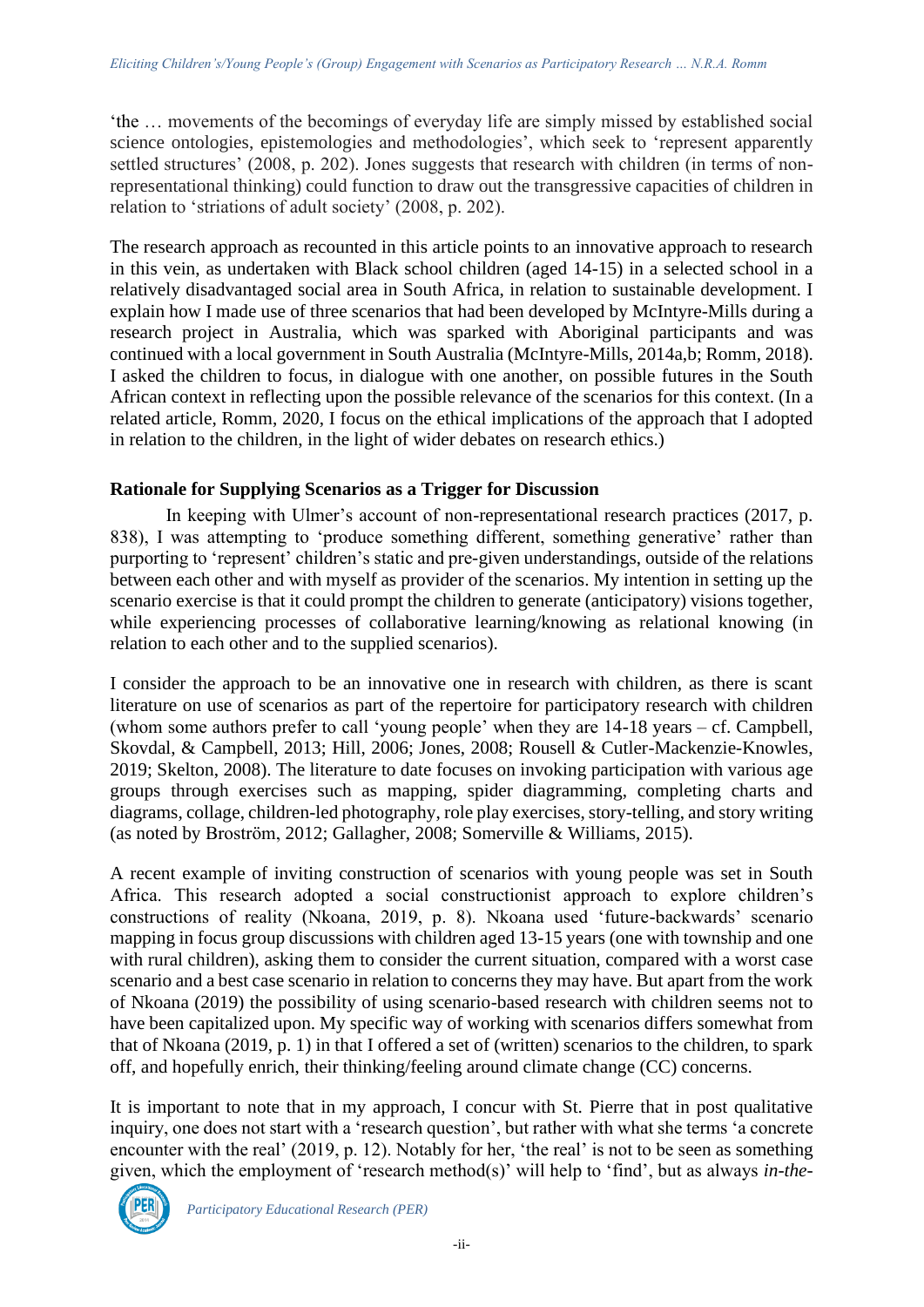*making*. In Romm (2018), I suggested likewise that in considering our way of proceeding in the research space, professional researchers need to be mindful of how we address our responsibilities (and co-responsibilities with others) for the potential unfolding of the social and ecological worlds being explored. This also implies that, like Gallagher (2008, p. 143), I do not consider power as being a 'commodity' which people (such as professional researchers or research participants) 'have'; rather, the idea was to *organize relations of power such that shared learning could ensue as part of the co-research process* (see also Flood & Romm, 2018, p. 266 in this regard).

Considering the African context, Msila (2017, p. 56) strongly states that sharing (including sharing of understandings as part of the collective knowing process) is an African obligation. This implies that those initiating research explorations need not desist from inputting into conversations as part of the discussion/exploration. In this case my input was largely through my supply of the scenarios (for the children/young people to engage with).

Before I begin the discussion, I should mention that my encounter with the children as reported upon in this article is part of a larger community-engaged research project organized through my university, with the school and surrounding areas. In this article I am concentrating only on the encounter with the Grade 9 children (aged 14-15) in the selected school.

# **Brief Background to My Involvement with the School**

The school, named Tiger Kloof (which the director is pleased to be named and acknowledged in research write ups) is situated in a town called Vryberg in the North West Province of South Africa. My involvement with the Tiger Kloof school has been through one of the past deputy principals – namely, Arko-Achemfuor. He is now a colleague in the university where we both work. Arko-Achemfuor, other colleagues, and I have been working on community engagement projects primarily with an alumnus of the school, in setting up ecofriendly and sustainable co-operative rural development projects in nearby villages. As part of our community-engaged research we have been liaising with the farm manager at the school (henceforth called MM), who focuses on care for the environment, a care which he tries to encourage in others. He teaches the Grade 8 and 9 children environmental management as part of the geography curriculum. The school also benefits from the Eduplant program, which for many years has been supported by Woolworths (a private sector company). Eduplant is managed by the NGO called Food & Trees for Africa (FTFA) that teaches permaculture food gardening programmes in under-resourced schools (see [https://trees.org.za/the-eduplant](https://trees.org.za/the-eduplant-programme-launches-its-next-cycle-of-support/)[programme-launches-its-next-cycle-of-support/\)](https://trees.org.za/the-eduplant-programme-launches-its-next-cycle-of-support/).

In October 2018, Arko-Achemfuor (nicknamed Arko) and I visited one of the communities in which the alumnus mentioned above is operating. (Please see Arko-Achemfuor, Romm, & Serolong, 2019 for details.) On our way back to Pretoria we visited Tiger Kloof. After speaking briefly to MM about, inter alia, how his work with the children was going I mentioned that I had an exercise which I thought could be fruitful for some of them to participate in doing – based on scenarios that had been developed in the Australian context, which express different responses to CC. He concurred that this seemed a good idea as it would be another way of stimulating the children to think about CC responses.

When I mooted the idea with the director, she indicated that said she could seek volunteers from the Grade 9 geography class; and subsequently I met with ten volunteers in a classroom. (Arko was meanwhile speaking to the building manager regarding a project for setting up biodigesters.) I asked the children why they had volunteered and they said that most of them

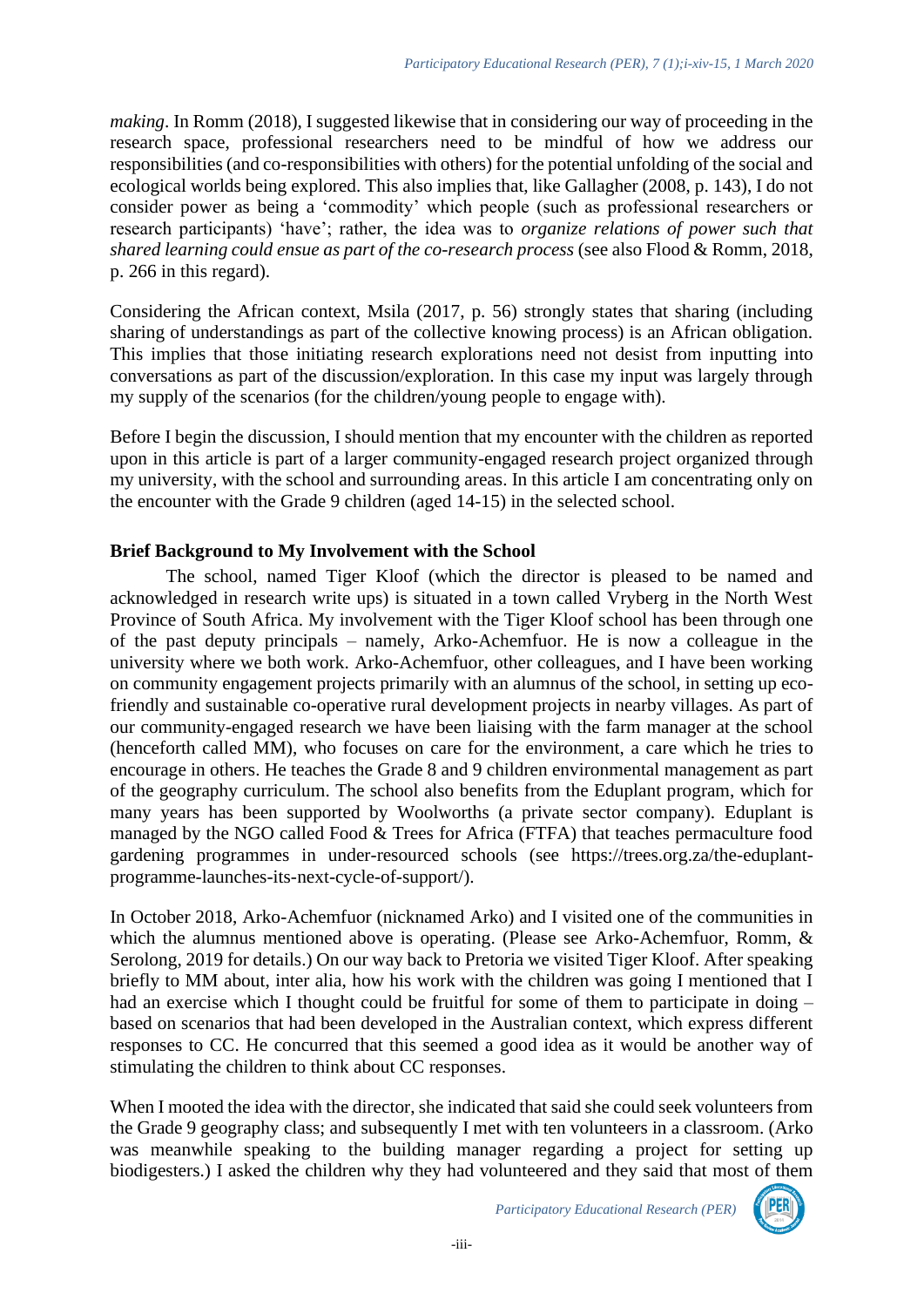were in the Eduplant program – some had been with it for a long time and some for less time, but this is why they wanted to participate as the topic sounded interesting. I explained that I was a researcher and wanted to hear from them how they considered the applicability in South Africa of certain scenarios that another researcher had developed with others in Australia, and that I was hoping that through the exercise they could learn from one another too.

# **Method: The Scenario Exercise**

In presenting the suggested exercise to the children (showing them that I had copies of written sheets outlining three scenarios), I indicated that the exercise was meant for them to look at the scenarios as formulated in Australia (by McIntyre-Mills) and to consider their possible relevance when thinking together about responses to CC in South Africa. (Please see Appendix A for the scenarios.) I mentioned briefly that the 'business as usual' scenario implies a way of thinking and living where people focus on economic aspects of life and tend to treat as unimportant the social and environmental aspects. (I had seen that the South African geography curriculum for Grade 9 referred to these three aspects when addressing 'development'.) I mentioned that the 'small changes' scenario implies that people (also via government and NGO initiatives) try to embrace some change in relation to social and environmental issues, for the benefit of future generations too. And I explained that in the 'sustainable future' scenario, people are even more prepared, through increased initiatives, to face up to the challenges of CC. I suggested that in their looking at the outline of the three scenarios, they should discuss together (in groups) their possible application in South Africa.

I explained that they had about an hour to complete the exercise – which involved their writing down their joint thoughts. I asked them how many groups they thought it would be best to divide themselves into; and they suggested two groups of two and two groups of three. They then selected their 'partners' and organized to sit in different parts of the classroom.

I supplied them with the scenarios along with sheets of paper and pens and asked them to write their names on the sheets only for purposes of my remembering the different groups and not for any other purpose, as this would remain anonymous. While they were busy talking and writing, I went around to each group asking them if they found any of the words or phrases in the scenarios needed further explaining by me. One of the groups spotted the phrase 'status symbol' and asked me what this meant. It was in the scenario called 'a sustainable future scenario'. One of the sentences was: 'The new status symbol is the environmentally friendly lifestyle'. I explained to this group (and later decided to explain it also to the other groups as I realized this may be an unfamiliar phrase to them) that, for instance, Nelson Mandela (whom of course they all knew) said that people can gain respect and status in the community other than by trying to seek and display material wealth.

After about 40 minutes had passed, I went to each group in turn asking the children if they thought they were learning from each other while doing the exercise. (I asked them if I could tape their responses so that I could remember what they had said to me, and they all agreed). While asking them about their learning together, I was (implicitly) trying to support the practice of *relational knowing*. As Chilisa, from an Indigenous African perspective explains, 'knowing is something that is socially constructed by people who have relationships and connections with each other, the living and the nonliving and the environment' (2012, p. 116).

It is also worth highlighting at this point that clearly the scenarios, and my brief explanation of them that I furnished orally, were not neutral in content. As emphasized by myriads of researchers – especially those who self-name themselves as working in terms of post

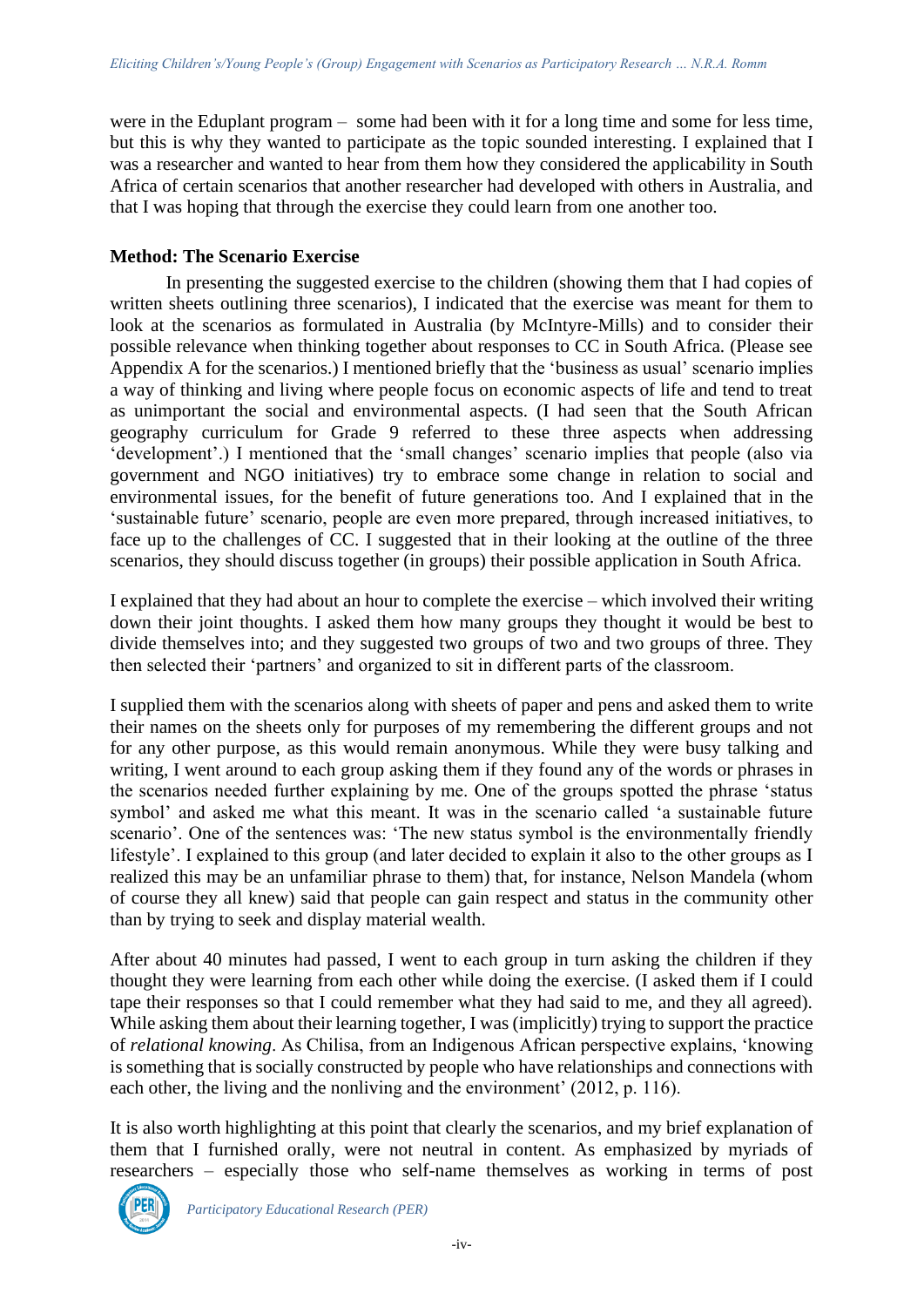qualitative, transformative, and Indigenous understandings of the research process – research willy nilly impacts on the social worlds of which it is a part (cf. Bubar & Martinez, 2017; Chilisa 2012, 2017; Colliver et al., 2015; Dei, 2012; Denzin & Giardina, 2007; Denzin & Lincoln, 2008; Flood, 2010; Gergen, 2009, 2015; Kuntz, 2015; Le Grange, 2018; Lincoln & Guba, 2013; Mertens, 2010, 2019; Midgley, 2001; Nicholls 2009; Rajapolan & Midgley, 2016; Romm, 2001, 2015, 2018; Smith, 1999; Spyrou, Rosen, & Cook, 2018). As Kuntz succinctly puts it, 'engaging in inquiry practices always affects the phenomena of interest—we can never *not* impact that which we study' (2015, p. 65). For this reason, (professional) researchers need to be mindful or how they are framing the issues to be explored. Nkoana refers in this regard to the general agreement of '(climate risk) communication scholars' that 'positive frames encourage feelings of efficacy and negative frames induce powerlessness to do anything about the wicked problem of climate change' (2019, p. 71). He also points to the importance of adopting an 'asset-based' community development approach to guide research, as an approach geared to highlighting 'local [transformative] capacities'. This is consistent with the exhortation of Chilisa for researchers to resist deficit research approaches which are debilitating in effect (2012, p. 174).

In the light of these considerations I would suggest that the 'scenario method' in the way in which I used it (with some differences from Nkoana's approach in that I provided some 'prompts' through the supplied scenarios) became a promising way of proceeding, as also reflected in the manner in which the children 'took to it', as discussed in the section below. (Roth, 2006, paragraphs 26-28, emphasizes that while one can assume some responsibility for the way in which one tries to set up social encounters and for the way in which they might pan out, responsibility is ultimately a *collective* one and depends on how other actors relate to – or 'complete' – the turns that one performs, including in the research context.)

#### **A Narrative Analysis: The Children's Notes and My Storying around Them**

In the discussion below I have named the groups as  $A$ ,  $B$ ,  $C$ , and  $D$  – with groups  $A$  and B being the groups of two children, and groups C and D being the groups of three children. For purposes of trying to do justice to the flow of each group's deliberations, I am not going to break this flow by looking for 'themes' across the groups and finding examples of statements that offer 'evidence' of the appearance of the themes. This style of write up is also criticized by St. Pierre (2019, p. 7). While I venture to make some comparisons across groups in relation to the notes of the children, my 'analysis' is more akin to what Cohen, Manion, and Morrison (2011, p. 552) call a 'narrative style' of write up.

In regard to the Business as Usual scenario, all four of the groups stated in their notes words to the effect that the (vast) majority of South Africans think and act in terms of 'business as usual', which amounts to concentrating on economic considerations and ignoring social and environmental ones. As Group A put it: '*People in South Africa tend to ignore the social and environmental dimensions*'. Group A suggested that acting in terms of the 'business as usual' scenario could be attributed partly to people's lack of awareness of the (deleterious) impact of humans on the environment. They surmised that: '*90% of the people in South Africa are not aware of the impact they have on the environment*'. (Their geography curriculum by definition deals with the impact of humans on the physical environment; so they themselves consider that they are more aware.) As will be seen below, they felt that one of the options for change could be to increase people's awareness across the society. They also considered when discussing the sustainable future scenario that attempts to increase awareness should be coupled with attention to '*try to change the mentality people have towards nature*'.



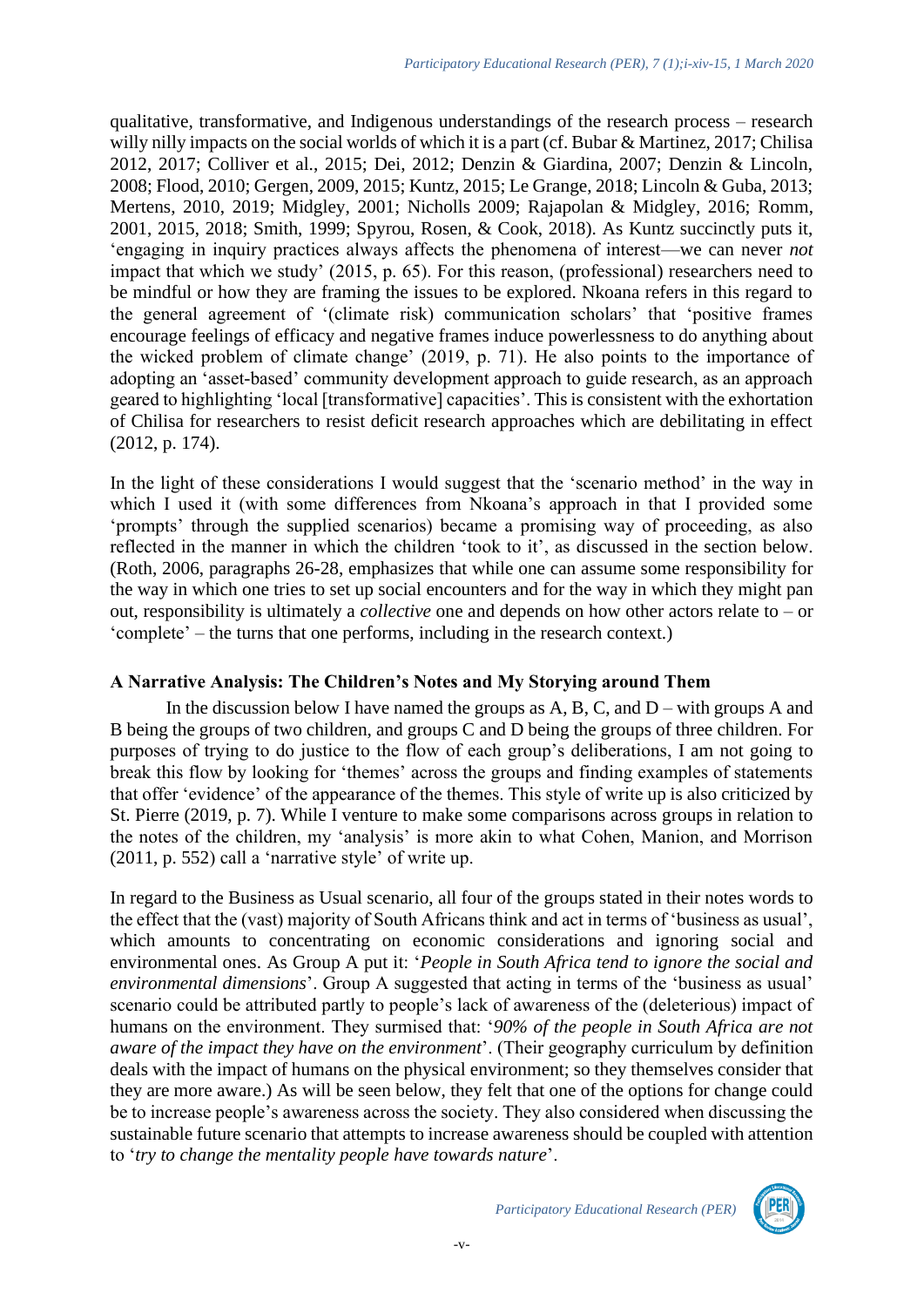The 'mentality towards nature' was associated by them (in their notes as a whole) with a love of nature for its own sake – and not necessarily just for the sake of human wellbeing in the sense that if we don't respect nature her resources will run out for future generations. This ethos was also expressed when they commented in relation to the 'slow changes' scenario that some people choose to '*pick tins and plastic bottles around*' and place these in the (municipalitysupplied) separate containers. These (two) children stated that they believe people choose to do this '*for the love of the environment*'. This was the only group that used the word 'love' in relation to the environment. But I would regard it as significant that they did indeed use the word, thus expressing what some authors – such as Le Grange (2018), McIntyre-Mills (2014b, 2017), Osuji (2018), Romm (2017), and Stephens, Taket, and Gaglioano (2019) – call a nonanthropocentric ethic.

Returning to Group A's deliberations, as far as the 'slow changes' scenario in South Africa is concerned, they noted that '*we have organizations such as Edu-plant. Edu-plant is an organization that motivates young children to take care of environment and its resources. There are also organizations like Woolworths [a business] that help financially by giving funds to the Edu-plant and the trees for Africa. The trees for Africa hold workshops in communities responding to local environmental changes*'. Their reference to these organizations also springs from the involvement of these organizations in their school– as I mentioned in my background to the Tiger Kloof institution. This shows (to me) that these organizations are making an impression on these children and giving them some sense that there is collective co-ordination of action in which they are (and can be) involved as part of the school.

But they felt that for a sustainable future, more is needed. As they stated – while acknowledging that this was their joint opinion (*our opinion*) and also that there may be other opinions in the social fabric – '*Our opinion for a sustainable future is building affordable houses made of suitable materials, grow organic and safe food. Make people more aware of the impact they have on the environment and do what we can to prevent global warming and climate change. Do more of recycling and also try to change mentality that people have towards nature*'. Their reference to affordable houses here refers to materials that are eco-friendly (as in the scenarios supplied) and their reference to organic and safe food resonates with some of our conversations with MM, in which he referred to his break with 'conventional' farming which uses pesticides and herbicides.

Group B in their engagement with the different scenarios also considered, like Group A, why people – whom they also thought were the vast majority, 70% – are not taking sufficient heed of CC and are continuing with Business as Usual. When considering the Business as Usual scenario, Group B started by stating that '*People feel like it's less important to look after our environment as effects are not that visual, E.g., we are told every day that global warming is increasing and dangerous in South Africa but no-one seems to be taking note of it*'. Group B considered that although 'we [South Africans] are 'told every day' about the dangers of CC, people can consider this not important especially as they cannot easily 'see' the effects. The effects are not sufficiently visible. They stated that '*we [those doing Business as Usual] don't even realize the CC in our country and seasons change in a very weird way. Our weather is abnormal and we rarely get rain in South Africa*'. Here they introduced the idea that a narrow 'empiricism' (relying on what seems to be visible) as a way of knowing does not allow for more holistic appreciation of the link between human activity and CC. But they also added that besides people not seeming to notice the effects of CC (so that they can regard the dangers of CC as 'less important'), those enacting the Business as Usual Scenario '*don't care about what will happen in the future*'. They thus introduced a critical comment about people's not caring



*Participatory Educational Research (PER)*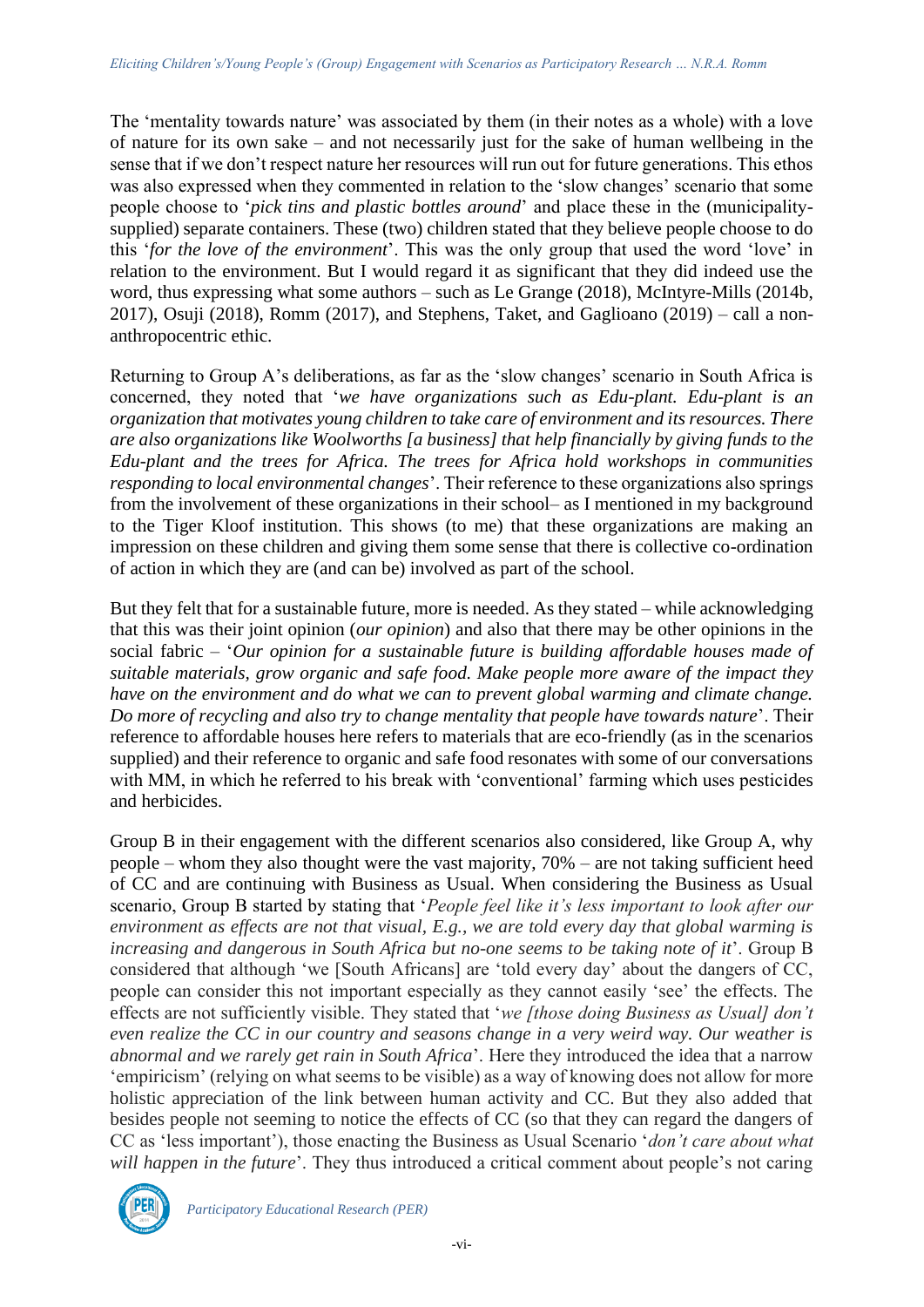sufficiently about future generations.

Regarding the Small Changes scenario, they estimated that about 15% of people '*manage to make a small change, but to sustain for a period of time only*'. They used the example of farming and stated that people '*only farm for themselves and don't do it for everyone*'. They also stated that in fishing, people '*fish more than they should and only cause further damage to the environmental marine life*'. Again their critical commentary meant that they wondered about whether this scenario could lead to a sustainable future.

Considering a Sustainable Future, they estimated that a very small proportion of people in South Africa are thinking and acting along these lines. As they stated: '*About 5% of people in South Africa care about the next future generation*'. Here again they pointed to people for the most part not caring about the future generation. In regard to those who do care, they considered that '*most of these people are in environmental clubs or are either teachers or environmentalists*'. And they commented that for a sustainable future more people need to show concern: *'In order to sustain future generations our communities need to take note of the dangers that our environment is facing'.* They recognized that this required community (collective) agency. But their notes ended on a somewhat less hopeful note*:* '*People are selfish and only take good care of themselves*'.

Group C started their notes with 'key factors' that needed to be addressed during the exercise – human rights, respecting biodiversity, and hope for the future. They thus decided upfront to focus, *inter alia*, on hope. In considering the Business as Usual scenario, they suggested that people who do *not* participate in this scenario, that is, people '*who really take notice of climate, environment and social factors in South Africa, are usually only the ones who are a partaking in agriculture*'. They thus drew a distinction between industry (and those in industry who '*ignore pollution or increase pollution*') and people in the rural areas (who contribute less to this). They tried to explain why '*in the country of ours global warming has increased since 2008*' by suggesting that '*from a perspective this could be that they [those contributing most to CC] are unaware of the effects and how their actions are not benefitable to the environment*'. (The idea that people following a 'business as usual' route might be doing so partly due to 'lack of awareness' (Group A), or due to effects being 'not that visible' (Group B), or again because humans perhaps are 'unaware of the effects' of their actions (Group C), and as will be seen below because 'citizens won't notice much of the effects of their doings' (Group D), was a way of explaining the prevalence of this scenario as estimated by all the groups.)

For the Small Changes scenario, Group C located different kinds of 'routes' that might be taken in this scenario, by referring to different types of people (or people in different domains of social life). Following from their suggestion that 'agricultural people' are less likely than industrialists to contribute to a Business as Usual scenario, they stated that the 'first type of people' in the Small Changes scenario are: '*The agriculture people, because they are aware of the environmental impacts and how change can work for the better. They are also the ones who mostly have a say in what is agreed on in agricultural environmental changes*'. Notably, Group C stated that the agricultural people (perhaps due to their school's linkages with neighboring rural villages in terms of environmental awareness) are more aware of how change can work for the better; and also they presumed that because these people have more of a say in decisions in regard to change, they are more amenable to this. They also identified a second 'type of people' *–* those that are '*follow the leader*' type of people who '*go with the flow*' and '*slightly have knowledge*' but mainly they don't try to have a say in what is changeable. (This implies that if leaders in the community/society set a good example towards enacting change, these

*Participatory Educational Research (PER)*

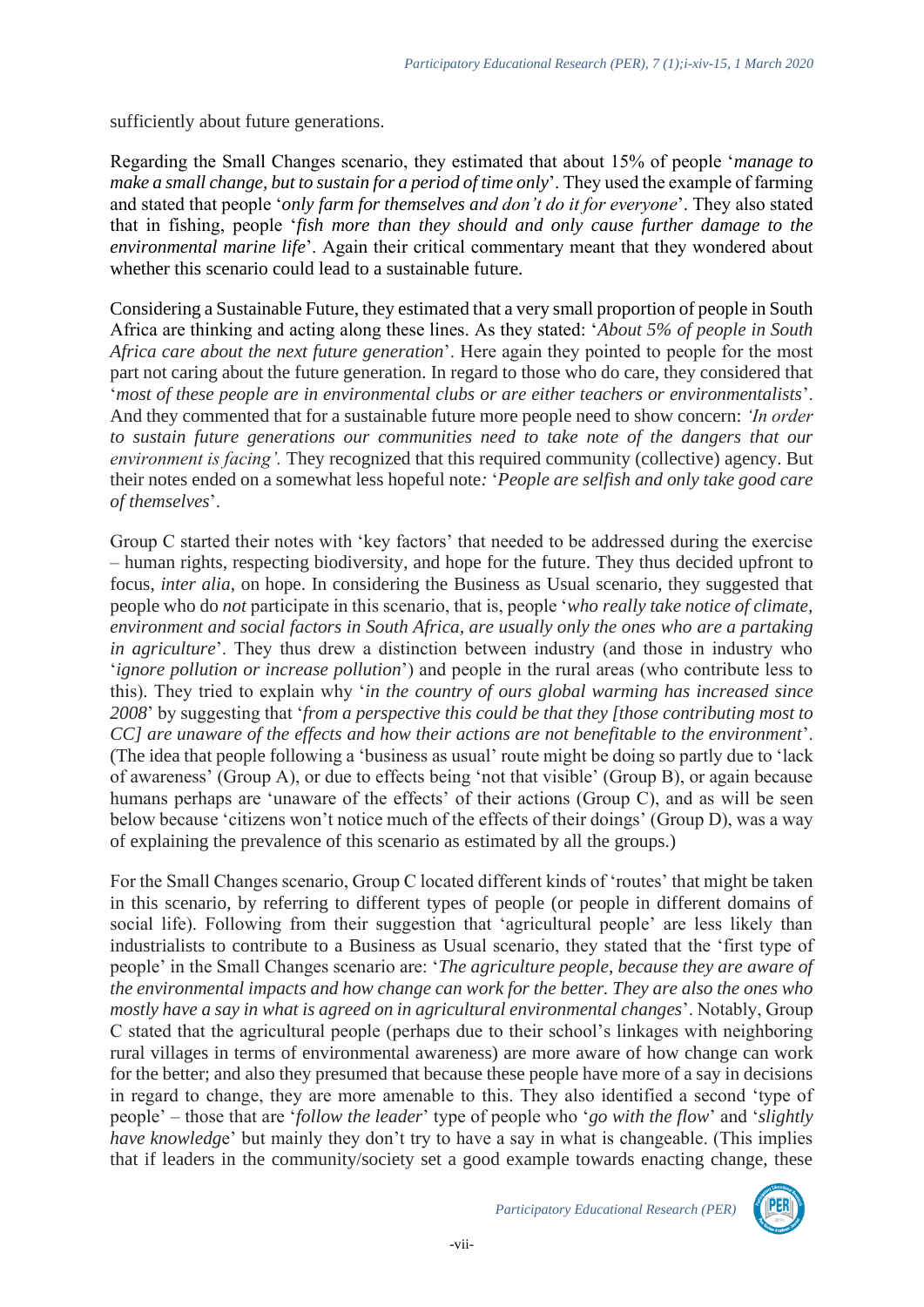people will probably follow.) They identified a third 'type of person' who are '*just living because they are there*'. They clarified that: '*All they think of is pursuing money and living a status life*'. (This was their way of engaging with my having tried to explain to them about status often being associated with wealth.) They added also a '*fourth type of person – don't want change*'. They noted that: *These are the people that are comfortable and relaxed in the way that the environment, global warming and social issues present themselves. They feel it is not worth a change*'. Altogether, with all these different types of people as part of the 'slow change' scenario, they concluded that '*this is why changing factors is really difficult in South Africa*'.

They noted some hope for change when they discussed the Sustainable Future scenario. They considered that future-directed thinking (coupled with increased awareness) could be germinated/strengthened because, as they put it, '*People in South Africa have 'science projects' called 'science expo'. These train young children to choose change and make a difference in the environment*'. They thus considered that 'young children' can become agents of change (through being supported in this in their education, such as science education run by 'science expo').

Group D also felt that education was helpful – e.g., via the activities of Edu-plant, which has a presence in their school. Like the previous groups, when referring to the Business as Usual scenario, Group D made sense of its prevalence (which they estimated as 70% of people 'agreeing with') by suggesting that people may not notice their impact on the environment. They stated it thus: '*The climate in South Africa does not change rapidly so as to cause droughts, floods and other natural disasters so our citizens won't notice much effects of their doings*'. They compared this with the Australian context by referring to the more advanced level of industralization of Australia and its consequent impact on the environment, making it difficult to ignore in that context. This was the only group that explicitly mentioned a comparison with Australia: '*The reason the citizens of Australia are witnessing dramatic climate change is because the industries are more developed than ours and faster*'. But they noted that in South Africa, there are industries responsible for causing environmental changes, which leads to 'us' (South Africans) experiencing '*the rise in the hot temperatures during our summers due to the increasing of greenhouse gases into the atmosphere released by industries operated by us humans causing the ozone layer to decrease*'. They suggested that '*the scenario won't help South Africa, so we won't suggest its application*'.

In their notes regarding the Small Changes scenario, they referred to some initiatives taken by the South African government: '*The South African government has taken the initiative to travel in schools encouraging recycling and gardening. For the schools that took note of this they have seen the change*'. They point here to the mutuality needed in terms of relations between the government and schools – government efforts need to be translated into continuing practice in the schools for change to occur. They commented that what is causing 'slowness' of the pace of change is that '*The people of South Africa keep postponing the changes as said on the [supplied] scenarios, their level of thinking is very slow. Despite the measures taken by the government many turn their backs [on CC] and remain to be ignorant*'. In more hopeful vein, they advised that: '*The small changes applied should be as many as possible so as to make a difference including planting trees. Distribution of more free water tanks [rain water collection] and biofuel operated cars*'.

Under the heading of a Sustainable Future scenario, they remarked that: '*The country of South Africa will not be able to support the next generation with electricity as coal would have run* 



*Participatory Educational Research (PER)*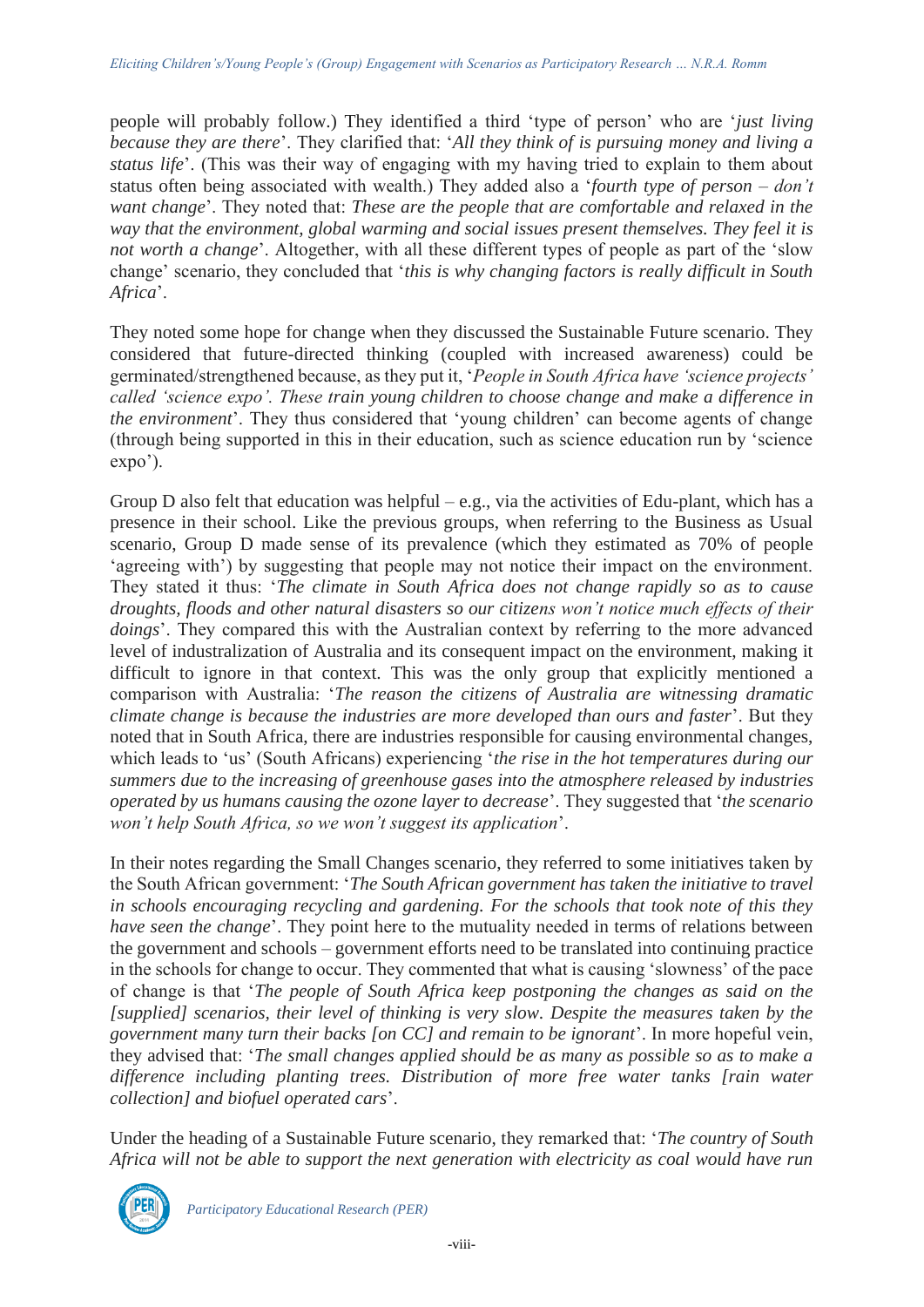*out*'. They expressed concern that '*80% of our power is coal because the renewable resource is not enough to cover the whole country*'. But they concluded that '*South Africa is well educated about the environment thanks to Edu-plant so we think about 60% of the population would confer*'. (Their statistics did not add up as they had stated that about 70% of the population fall under the Business as Usual scenario – but they could be interpreted as meaning here that with more education, more people might shift into enacting the Sustainable Future scenario in a future 'yet to be'. St. Pierre – in her account of post qualitative inquiry (2017, 2019) – might suggest that the numbers do not need to add up if one is considering the 'yet to be' as part of the world-in-the-making.)

### **The Children's Stated Learning from the Process**

To strengthen the children's appreciation of the value of collaborative thinking and imagining in relation to responses to CC, I went around to each group after about 40 minutes had passed, asking each of the children what, if anything, they thought they had learned from their partners during the group work. Space does not permit a detailed account of our encounters, but suffice it to say that all of the children stated what they felt they had learned.

Examples given by the children in Group A centred on their having become more alert to what was being done in the community. For instance, the one learner in Group A stated that her partner had helped her to '*think how some people are working for change. She thought of programs that we could use [in our notes here] e.g., trees for Africa'*; while her partner stated that she had helped *her* to '*learn that in our local area in the townships there is litter that is being recycled'*.

The children in Group B focused more on how they had shared ideas about '*how the environment is getting damaged*' in answer to which I asked (rhetorically, as a way of adding into their discourse) whether they had also spoken about what can be done in future, to which they replied '*yes*' (but this could have been more because I had prompted them in this direction, which indeed I had consciously done!)

The three children in group C indicated (in turn) that they had learned that the three of them had different perspectives regarding CC: they had learned that one of them tended more to the '*business as usual*' side of thinking, while the other '*wants some slow change'* and the other wants to move more quickly to '*sustainable development'* (which shows that at least they had become aware of differing perspectives that could be held, and the possibility of still co-creating visions together, as indicated by their notes).

The three children in Group D indicated that together they had come up with a range of ideas on how to address the environment. One learner stated this as follows: '*We are talking about what some of us think about the environment of South Africa. We are coming up with different ideas. We are also thinking about how we can include our parents'*. Here she indicated that they had come up with a range of ideas in relation to dealing with environmental concerns, including the idea of invoking their parents as part of a collective effort. Another learner clarified that '*We are thinking [together] about how as South Africans we can change the environment of South Africa'*; while the third one said that she '*learned about how to work as a group*' (most likely referring to the group work of that day, although she may have meant more generally how people could work collectively in groups).

In response to each of the children in each group I offered some input to affirm and also cast some new light on what they had said – as part of the conversation. But due to space limitations

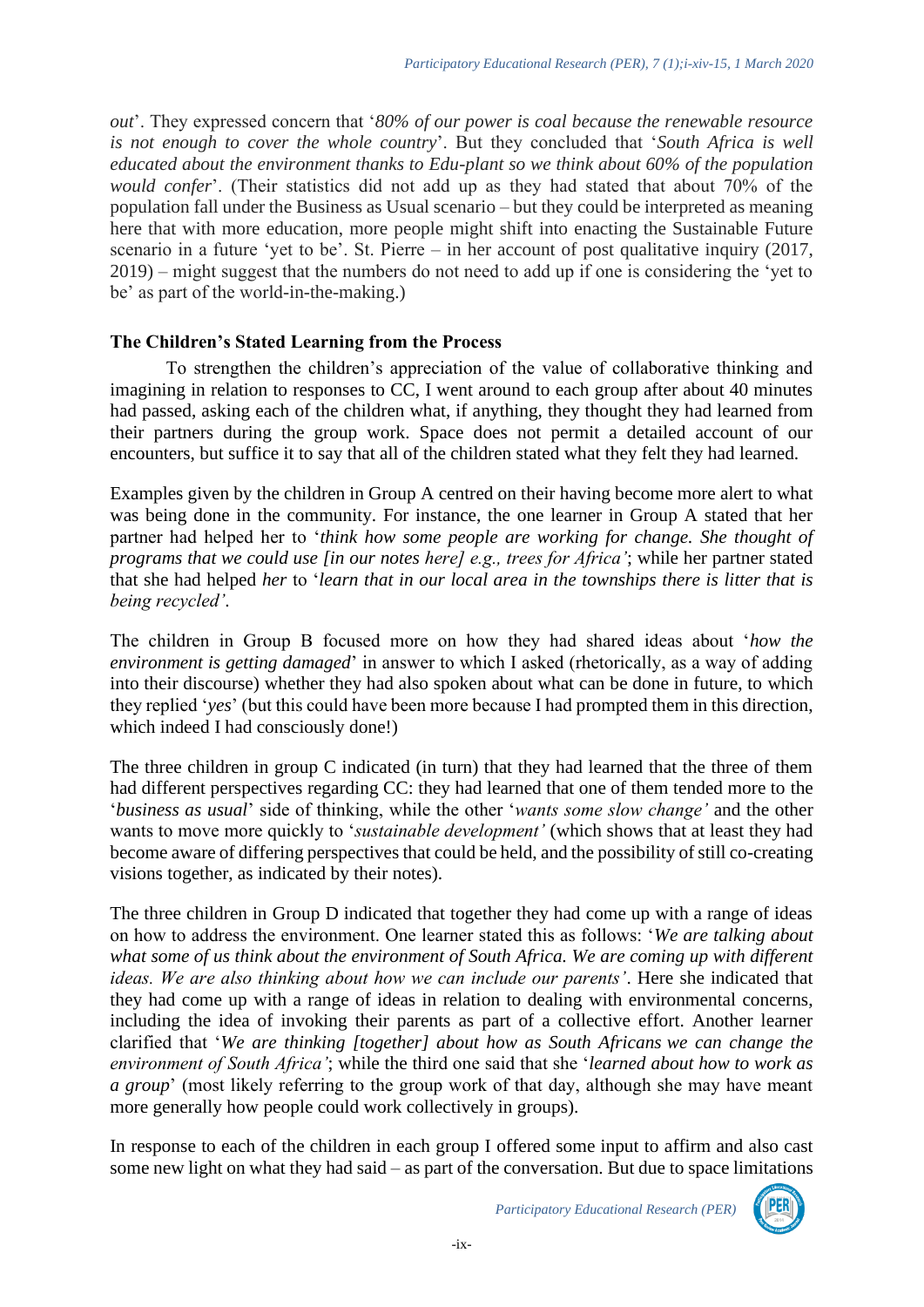I will not record this here. (What can be said here, is that the brief feedback from the children provides some expression of their sense of co-generating together their visions regarding responses to CC.)

# **Conclusion: Summary of Potential Benefits of Asking Children to Engage with Scenarios**

To conclude, I draw together what has been a thread throughout this article, namely, what I consider to be some advantages of the suggested practice of using scenarios for participatory research with children, particularly in relation to CC concerns. I suggest that use of the 'scenario method' (adapted of course to address different research contexts and also used creatively rather than as 'rules') can add to the repertoire of methods that might be employed, in terms of the following epistemological and ethical justifications:

- By suggesting to the children that I was hoping that I could learn from them by seeing how they were engaging with, and reconsidering, the (Australian-derived) scenarios, I could implicitly affirm that their perspectives were worthy of consideration as an entry into all of our thinking about CC responses. They thus could become – and could consider themselves as being – *co-researchers.*
- By suggesting to the children that the point of the exercise was not that I (as researcher) could 'find out' their thoughts/views/feelings but that I was more interested in *how they were working together and learning from each other when speaking about the scenarios*, I could subvert for them (again implicitly) the notion that research is an extractive enterprise where (static) views become 'extracted'.
- By indicating to the children that I was hoping they could learn from each other and also would find the scenarios a fruitful way of triggering their discussion, I could practice what Indigenous research methodologists (e.g., Chilisa, 2012; 2017; Kovach, 2009) call *reciprocity* in the research relationship – by indicating that I was expecting that the children would find the exercise worthwhile and as being a learning experience for them as well as for me.
- By offering the presented scenarios which clearly were not neutral in content as a starting point to trigger discussion, I could spark off their *ethical considerations* as part of their explorations around CC responses. I could introduce a critical edge to the 'business as usual scenario' while providing an opportunity for the children to introduce values into their own discussions. By offering the (non-neutral) scenarios as a basis for discussion, I was able to do 'values-based' research (Shannon, 2013), which would be likely to spark further ethical considerations. In this way I implicitly tied epistemology (knowing) to a concern with ethics (the wellbeing of people and planet) without closing the discussion on 'just' social practices that the children might envisage.
- Because the scenarios include some possibilities for a 'sustainable future' (and invite discussion around this) deficit discourses which imply that communities do not have the assets to address 'problems' are *undercut* (as advised by Chilisa, 2012, 2017). Even though Group B chose to focus in their notes on damages being done to the environment, the scenario imagery I had provided allowed me to question them (by way of a rhetorical question) about whether they were also considering options for more *forward-looking thinking* – thus (potentially) inputting into their discourse in this way.

Interestingly, while Rousell and Cutter-Mackenzie-Knowles (2019, p. 1) point to literature suggesting that 'young people's understandings of climate change are generally limited', I would suggest that these children/young persons' responses, as generated through the relational

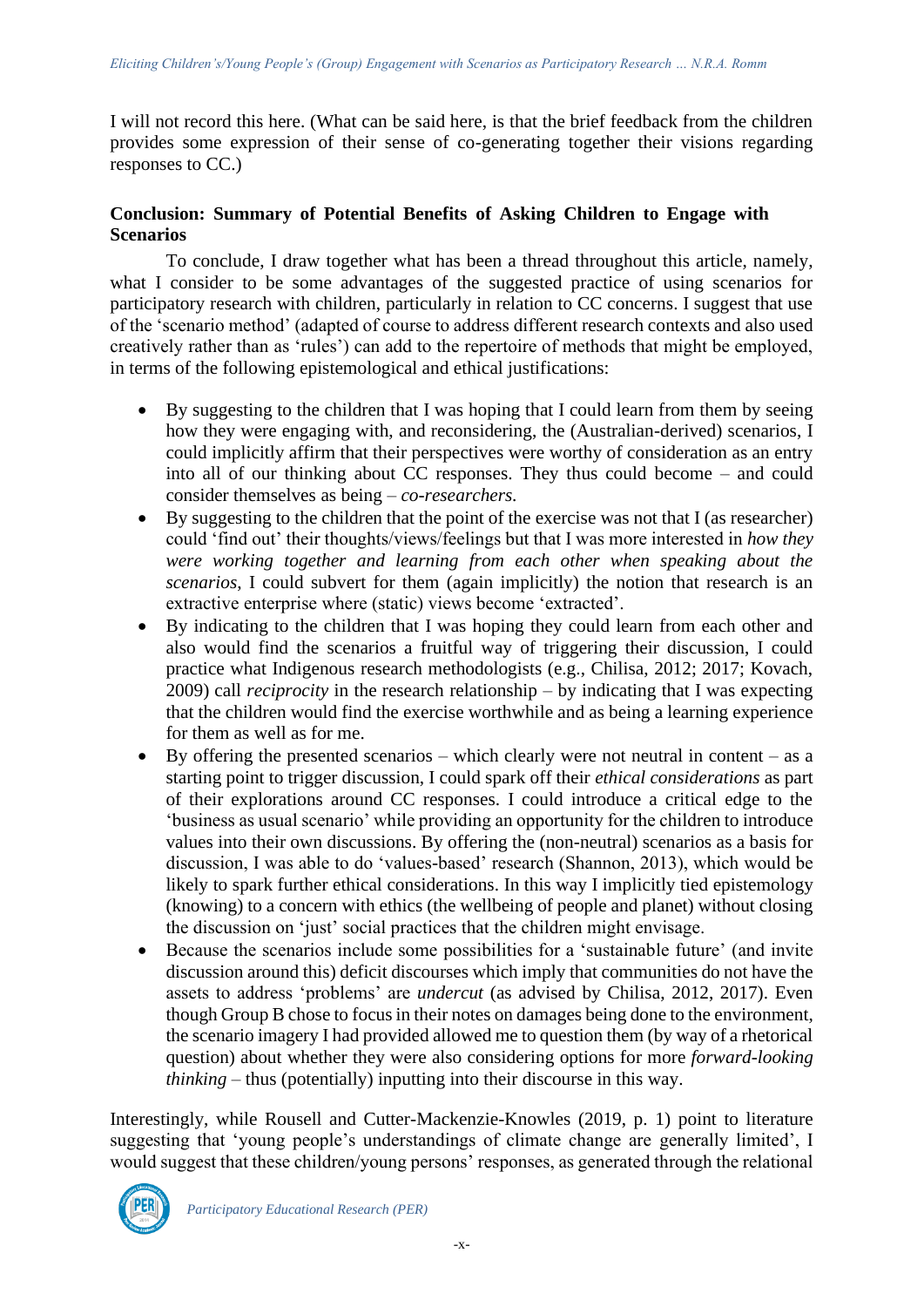encounters with each other and with the scenarios, points to quite sophisticated deliberations on their part. In the study conducted by Campbell, Skovdal, and Campbell (2013) using photovoice with young people (school students) in Ethiopia, the authors similarly conclude that 'thematic analysis of our findings suggest that young people have a deep appreciation of the moral, health related and economic importance of the environment, a commitment to preserving it, and agency in relation to continuing its preservation' (2013, p. 436). Further innovative and participatory research is needed to set up co-researching encounters (encouraging asset-based approaches to the framing of issues) with children/young people to explore together with their peers and with professional researchers, options for 'making a difference' in relation to climate change.

#### **References**

- Arko-Achemfuor, A., Romm, N. R. A., & Serolong, L. (2019). Academic-practitioner collaboration with communities towards social and ecological transformation *International Journal of Transformative Research*, 6(1):1-9.
- Boström, S. (2012). Children's participation in research. *International Journal of Early Years Education,* 20 (3): 257–269.
- Bubar, R., & Martinez, D. E. (2017). Trickster as resistance: Impacts of neoliberalism on indigenous research and indigenous methodologies. In N. K. Denzin & M. D. Giardina (Eds.), *Qualitative inquiry in neoliberal times* (pp. 136–150). New York, NY: Routledge.
- Campbell, E., Skovdal, M., & Campbell, C. (2013). Ethiopian students' relationship with their environment: Implications for environmental and climate adaptation programmes. *Children's Geographies,* 11 (4): 436–460.
- Chilisa, B. (2012). *Indigenous research methodologies*. London: Sage.
- Chilisa, B. (2017). Decolonizing transdisciplinary research approaches: An African perspective for enhancing knowledge integration in sustainability science. *Sustainability Science,* 12 (5): 813–27.
- Cohen, L., Manion, L., & Morrison, K. (2011). *Research methods in education* (7th ed). London: Routledge.
- Colliver, R., Goff, S., Reedy, R., & Vaartjes, V. (2015). Systemic pedagogy: A design for action researcher collective self-development. *Action Learning Action Research Journal,* 21  $(1): 1-22.$
- Dei, G. J. S. (2012). 'Suahunu,' the trialectic space. *Journal of Black Studies,* 43 (8): 823–846.
- Denzin, N. K., & Giardina, M. D. (2007). Introduction: ethical futures in qualitative research. In N. K. Denzin & M. D. Giardina (Eds.), *Ethical Futures in Qualitative Research: Decolonizing The Politics of Knowledg*e (pp. 9-44). Walnut Creek CA: Left Coast Press.
- Denzin, N. K., & Lincoln, Y. S. (2008). Introduction: Critical Methodologies and indigenous inquiry. In N. K. Denzin, Y. S. Lincoln, & L. T. Smith (Eds.), *Handbook of critical and indigenous methodologies* (pp. 1–20). Thousand Oaks, CA: Sage.
- Flood, R. L. (2010). The relationship of systems thinking to action research. *Systemic Practice and Action Research,* 23 (4): 269–284.
- Flood, R. L., & Romm, N. R. A. (2018). A systemic approach to processes of power in learning organisations: part I – literature, theory, and methodology of triple loop learning. *The Learning Organization*, 25 (4): 260-272.
- Gallagher, M. (2008). 'Power is not an evil': Rethinking power in participatory methods. *Children's Geographies,* 6(2): 137-150.

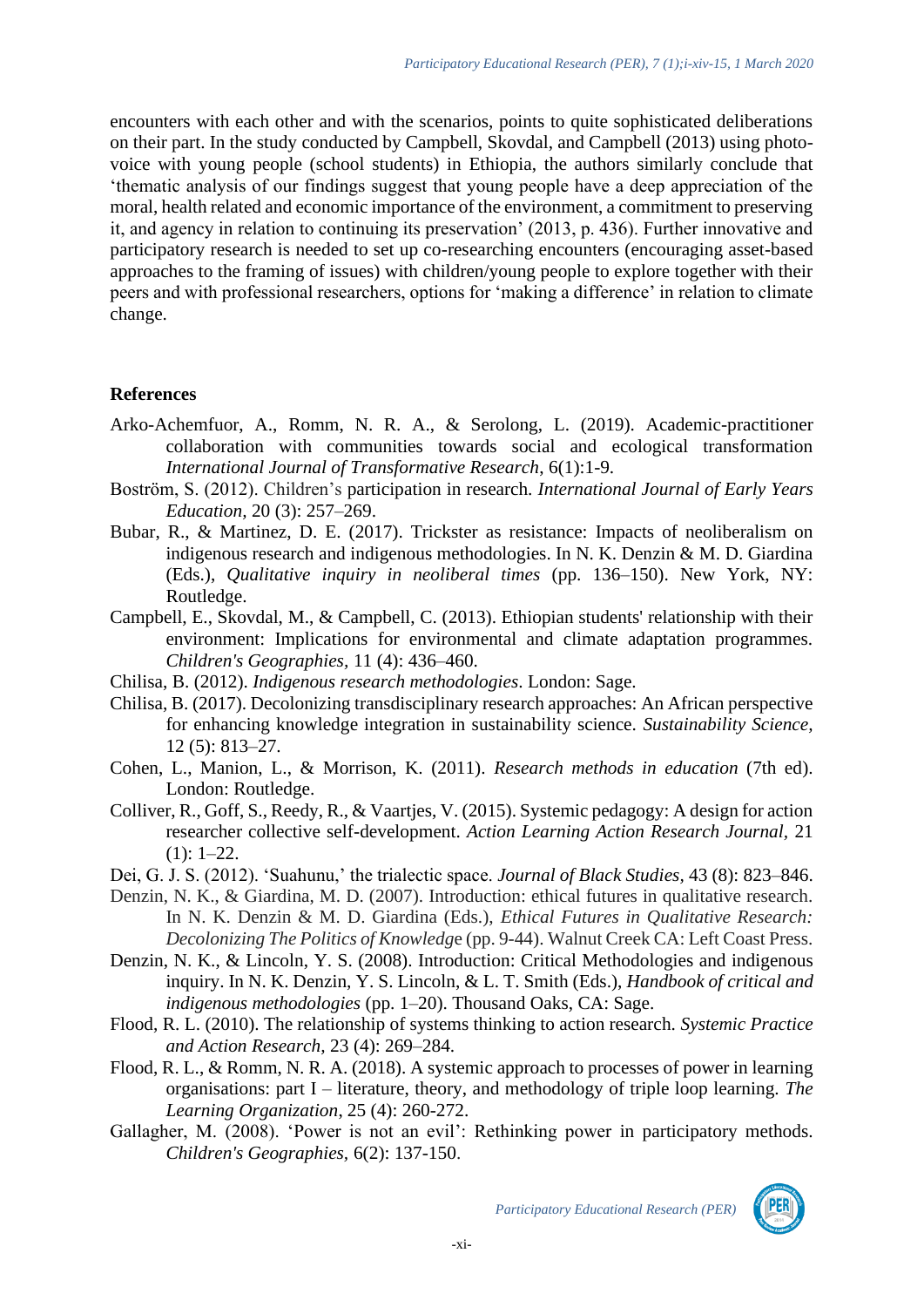Gergen, K. J. (2009). *Relational being*. Oxford: Oxford University Press.

- Gergen, K. J. (2015). From mirroring to worldmaking: Research as future forming. *Journal for the Theory of Social Behavior,* 45 (3): 287–310.
- Hill, M. (2006). Children's voices on ways of having a voice: Children's and young people's perspectives on methods used in research and consultation. *Childhood*, 13 (1): 69–89.
- Jones, O. (2008). True geography [ ] quickly forgotten, giving away to an adult-imagined universe: Approaching the otherness of childhood. *Children's Geographies*, 6 (2): 195– 212.
- Kovach, M. (2009). *Indigenous methodologies: Characteristics, conversations, and contexts*. Toronto: University of Toronto Press.
- Kuntz, A. M. (2015). *The responsible methodologist: Inquiry, truth-telling, and social justice.*  Walnut Creek, CA: Left Coast Press.
- Le Grange, L. (2018). What is (Post)qualitative research? *South African Journal of Higher Education*, 32 (5): 1–14.
- Lincoln, Y. S., & Guba, E. G. (2013). *The constructivist credo.* Walnut Creek, CA: Left Coast Press.
- McIntyre-Mills, J. J. (2014a). *Systemic ethics and non-anthropocentric stewardship*. New York, NY: Springer.
- McIntyre-Mills, J. J. (2014b). *Transformation from Wall street to wellbeing*. New York, NY: Springer.
- McIntyre-Mills, J. J. (2017). *Planetary passport: representation, accountability and regeneration*. New York, NY: Springer.
- Mertens, D. M. (2010). Transformative mixed methods research. *Qualitative Inquiry*, 16(6): 469–474.
- Mertens, D. M. (2019). Preface: Transformative mixed methods in troubling times. In J. J. McIntyre-Mills & N. R. A. Romm (Eds.), *Mixed methods and cross-disciplinary research* (pp. xi-xviii). Cham: Springer.
- Midgley, G. (2001). Systems thinking for the 21st century. In G. Ragsdell & J. Wilby (Eds.), *Systems thinking for the 21st century: Understanding complexity* (pp. 249–256). New York, NY: Kluwer Academic/Plenum.
- Msila, V. (2017). Heutagogy, Africanization and Learning. In M. T. Gumbo & V. Msila (Eds.), *African voices on indigenization* (pp*.* 45–65). Wandsbeck: Reach Publishers.
- Nicholls, R. (2009). Research and indigenous participation: Critical reflexive methods. *International Journal of Social Research Methodology,* 12 (2): 117-126.
- Nkoana, E. M. (2019). *Exploring the mismatch between development cooperation's climate adaptation tools and climate change management in local communities in the global South*. University of Antwerp: Institute of Environmental and Sustainable Development.
- Osuji, P. (2018). Laudato Si' and traditional African environmental ethics. In G. Magill & J. Potter (Eds.), *Integral ecology: Protecting our common home* (pp. 184–208). Newcastle Upon Tyne: Cambridge Scholars Publishing.
- Rajagopalan, R., & Midgley, G. (2015). Knowing differently in systemic intervention. *Systems Research and Behavioral Science,* 32 (5): 546–561.
- Romm, N. R. A. (2001). *Accountability in social research.* New York, NY: Springer.
- Romm, N. R. A. (2015). Reviewing the transformative paradigm: A critical systemic and relational (indigenous) lens. *Systemic Practice and Action Research*, 28: 411-42
- Romm, N.R.A. (2017). Researching Indigenous ways of knowing-and-being". In P. Ngulube (Ed.), *Handbook of research on theoretical perspectives on Indigenous Knowledge Systems in developing countries* (pp. 22-48). Pennsylvania: IGI Global publications.

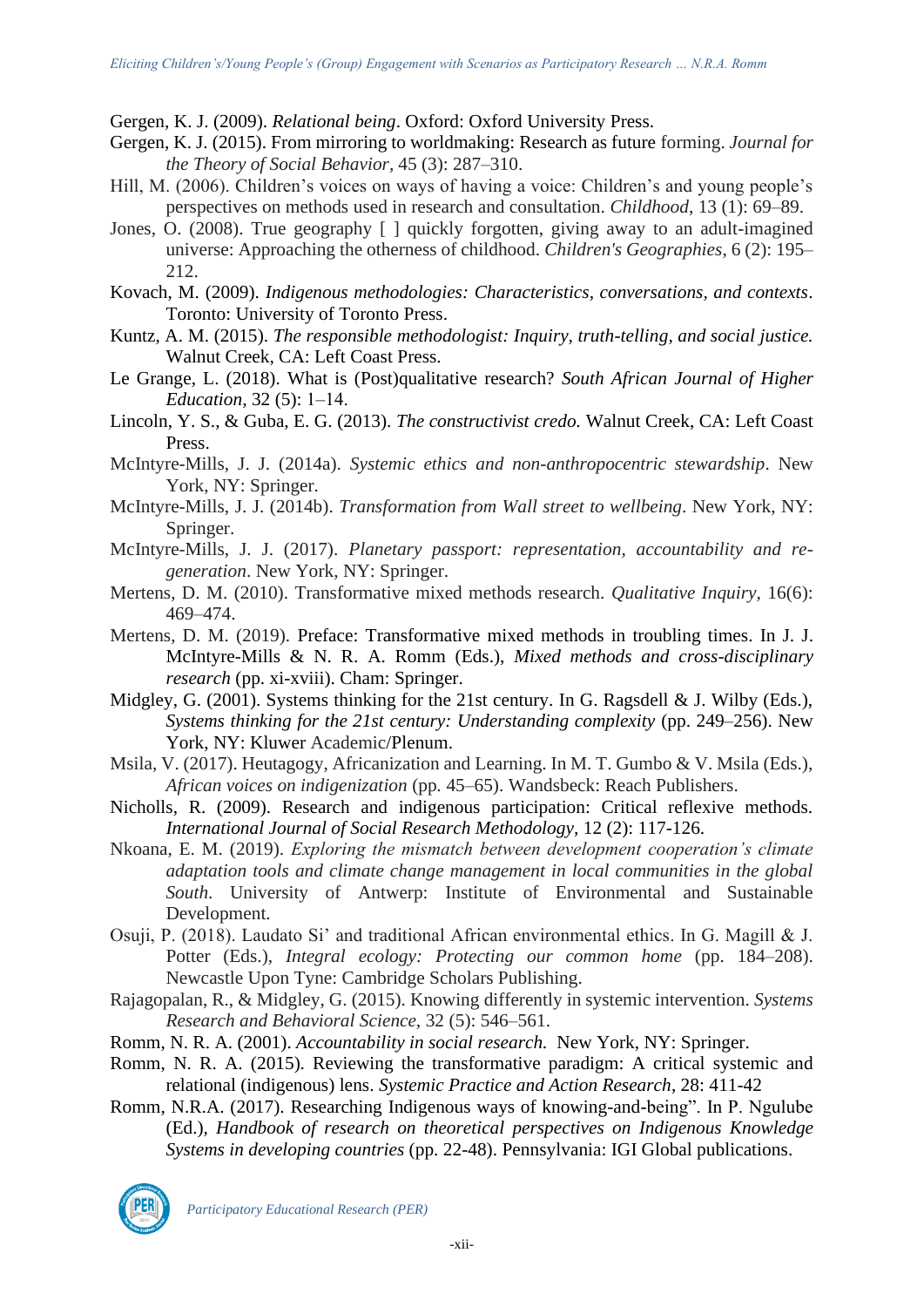- Romm, N. R. A. (2018). *Responsible research practice: Revisiting transformative paradigm in social research*. Cham: Springer.
- Romm, N. R. A. (2020). Reflections on a post-qualitative inquiry with children/young people: Exploring and furthering a performative research ethics. *Forum: Qualitative Social Research,* 21(1): Art 6*.*
- Roth, M-W. (2006). Collective responsibility and solidarity. *Forum Qualitative Sozialforschung/Forum: Qualitative Social Research,* 7 (2), Art. 37.
- Rousell, D. & Cutter-Mackenzie-Knowles, A. (2019). A Systematic review of climate change education: Giving children and young people a 'voice' and a 'hand' in redressing climate change. *Children's Geographies*, 1-18 (online first).
- Shannon, P. (2013). Value-Based social work research. *Critical Social Work,* 14 (1): 101–114.
- Skelton, T. (2008). Research with children and young people: Exploring the tensions between ethics, competence and participation. *Children's Geographies*, 6 (1): 21-36.
- Somerville, M., & Williams, C. (2015). Sustainability education in early childhood: An updated review of research in the field. *Contemporary Issues in Early Childhood,* 16 (2): 102– 117.
- Smith, L. T. (1999). *Decolonizing methodologies: Research and indigenous peoples.* New York, NY: Zed Books.
- Spyrou, S., Rosen, R., & Cook. D. T. (eds.) (2018). *Reimagining childhood studies*. London: Bloomsbury.
- St. Pierre, E. A. (2017). Post qualitative inquiry. In N. K. Denzin & M. D. Giardina (Eds.), *Qualitative inquiry in neoliberal time*s (pp. 37–47). New York, NY: Routledge.
- St. Pierre, E. A. (2019). Post qualitative inquiry in an ontology of immanence. *Qualitative Inquiry,* 25 (1): 3–16.
- Stephens, A., Taket, A., & Gagliano, M. (2019). Ecological justice for nature in critical systems thinking. *Systems Research and Behavioral Science,* 36: 3–19.
- Ulmer, J. B. (2017). Posthumanism as research methodology: Inquiry in the Anthropocene. *International Journal of Qualitative Studies in Education,* 30 (9): 832-848.

.